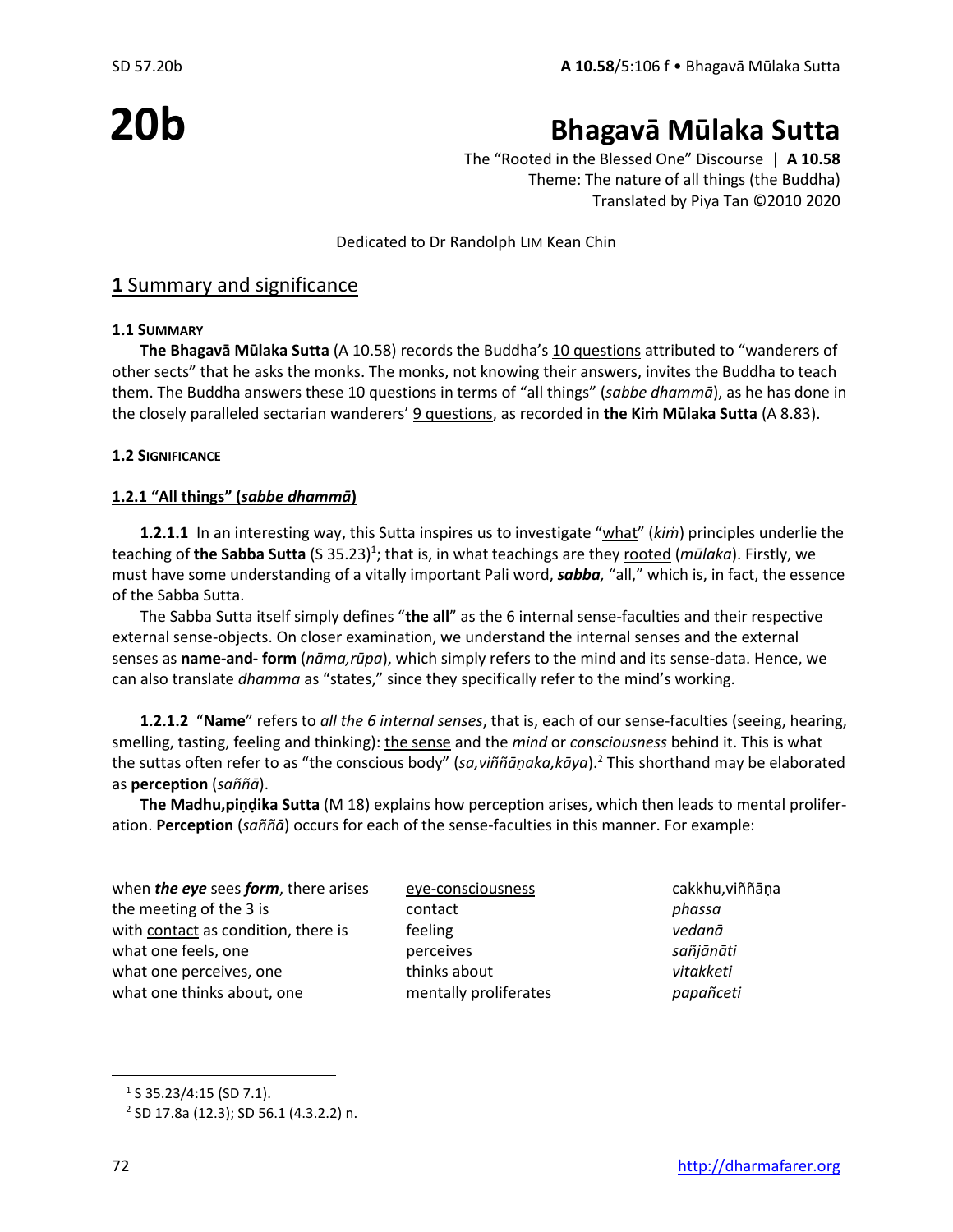With **mental proliferation**, there arise conceptions (*saṅkhā*) and perceptions (*saññā*) regarding past, future and present *forms*.

The same occurs with the ear, the nose, the tongue, the body and the mind.<sup>3</sup>

#### **1.2.2 The root teachings (***mūlaka***)**

**1.2.2.1** All elements of our experience are rooted in desire (*chanda,mūlakā*) in the sense that we exist due to **desire** (taking *chanda* as equivalent to craving) [§5(1)]. They are born in our attention (*manasikāra,sambhavā*) in the sense that we only experience what we **attend** to. They arise from contact (*phassa,samudayā*) because without **contact** there is no experience at all. They converge upon feeling (*vedanā,samosaraṇā*) in the sense that **feeling** is the most important aspect of our experience, the basic motivating factor in everything we do.

**1.2.2.2** They are led by concentration (*samādhi-p,pamukhā*) in the sense that **concentration** is a controlling faculty (*indriya)* whose lead all elements of our experience must follow [§5(5)]. They are under the lordship of mindfulness (*satâdhipateyyā*) because **mindfulness** is another controlling faculty which directs us in whatever we do or experience. All things have wisdom as supreme (*paññ'uttara*) because **wisdom** is the chief of the controlling faculties; wisdom, more than anything else, controls our experience (the last 3 factors are what allow us to get a sense of being in charge of our lives). That liberation is their essence or core (*vimutti,sāra*), the most excellent of all things, is self-explanatory.<sup>4</sup>

#### **1.3 A COMPARISON OF THE 8, 9 AND 10 QUESTIONS**

#### **1.3.1 A comparative table of the 3 sets of questions**: see Table 1.3.

#### **1.3.2 An analysis of the 3 sets of questions**

**1.3.2.1** (A) PHILOSOPHY AND ONTOLOGY. **The Kiṁ Mūlaka Sutta** (A 8.83) lists the 9 questions of the sectarian wanderers, whose teachings are at best speculative about religious philosophy about the nature of being and life (ontology), that is, the first 3 questions [1.3.1 (1-3)]. The answers are here given by the Buddha himself. The same questions and answers are given by the Buddha in **the Bhagavā Mūlaka Sutta** (A 10.58).**<sup>5</sup>**

In **the (Navaka) Samiddhi Sutta** (A 9.14), Sāriputta asks a different 1st question: "On what basis do intentions and thoughts arise in a person?" And Samiddhi answers that the basis is **name-and-form**. Sāriputta's 2<sup>nd</sup> question is also different from the other 2 suttas: "Where do they become diversified?" "In connection with **the elements**," answers Samiddhi.

The 1st question of A 8.83 and A 10.58 (both asked by the Buddha)—**In what are** *all things* **rooted?** is answered with: "In desire (*chanda*)." The Buddha starts his question with the nature of being (ontology): all existence is rooted in desire, *wanting or needing this or that*. Sāriputta's 1st question is on the nature of the mind (psychology); paraphrased, his question is "What does our mind experience? How does it experience so?" Answer: The mind experiences *only* "all things" (*sabba*) [1.2.1]. Rooted in desire, the mind arises as **name-and-form**, that is, the mind experiencing **the 4 elements**. <sup>6</sup> They are all referring to the same process.

<sup>3</sup> M 18,16 f/1:111 f (SD 6.14).

<sup>&</sup>lt;sup>4</sup> Further see SD 32.10 (4). For similar explanations by Aj Brahmali, see A:Bo n 1801.

<sup>5</sup> For a detailed analysis on "desire" (*chanda*), see SD 32.10 (2.3 f).

<sup>6</sup> See SD 32.10 (1.3.1.2).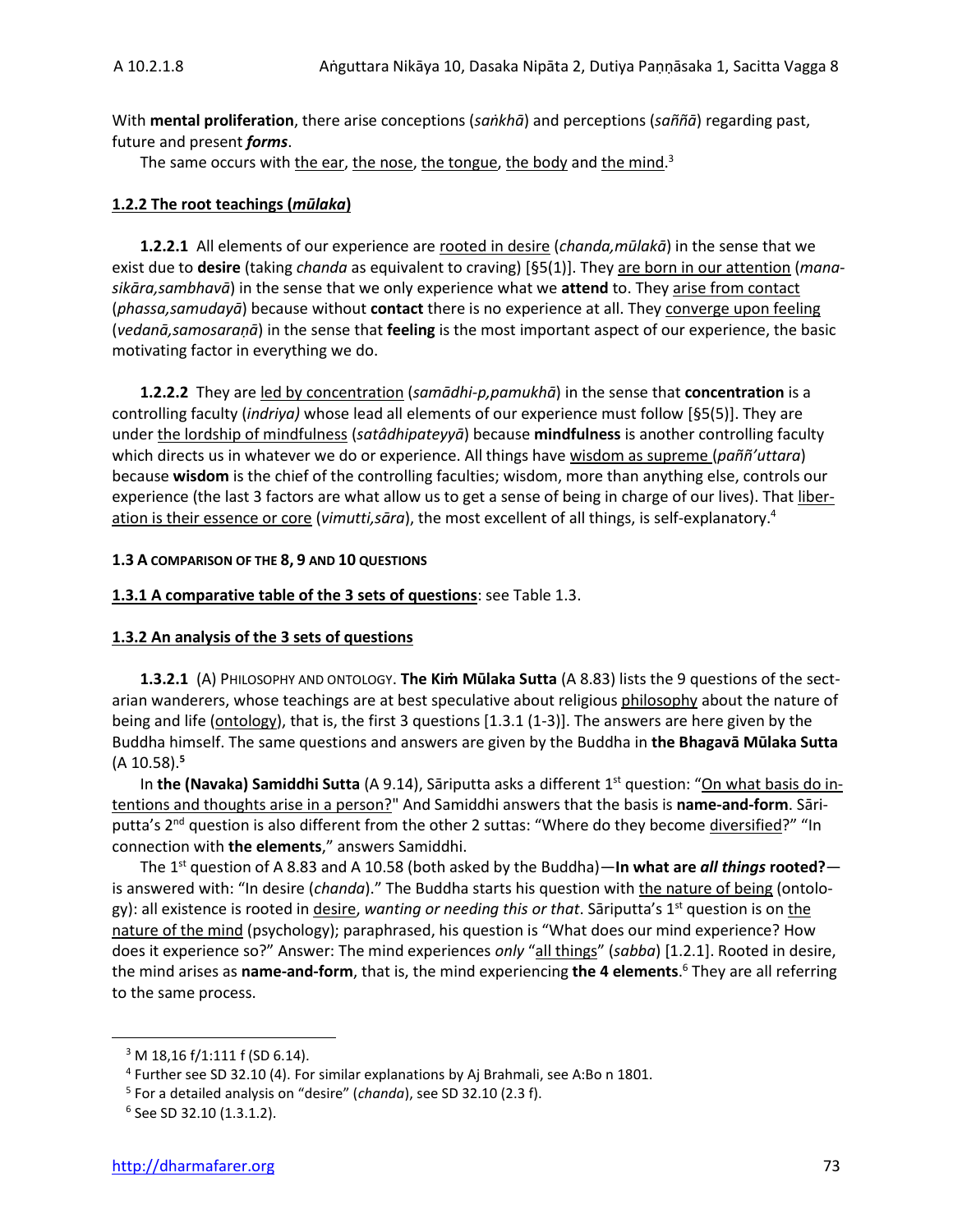#### **TABLE 1.3 A comparison of the 8, 9 and 10 questions**

In this table, the 1<sup>st</sup> set lists the wanderers' 8 questions; the 2<sup>nd</sup> is Sāriputta's 9 questions that he asks Samiddhi; the 3<sup>rd</sup> is the Buddha's 10 questions. Identical questions are highlighted in **bold** or in *bold italics.* Items in *underscored italics* are unique to that list. Due to space constraints, some of the questions have been abridged.

**Kiṁ Mūlaka Sutta** (A 8.83): wanderers (SD 32.10) **(Navaka) Samiddhi S** (A 9.14): Sāriputta (SD 57.20a) **Bhagavā Mūlaka S** (A 10.58): the Buddha (SD 57.20b)

**A. EXPERIENCING TRUE REALITY** (philosophy; ontology) [1.3.2.1]

- 
- 
- (3) in what do all things **arise** (*samudaya*)? (3) from what they **arise** (*samudaya*)? (3) in what do all things *arise* (*samudaya*)?
- (4) in what do all things **converge** (*samosaraṇa*)? (4) in what they **converge** (*samosaraṇa*)? (4) in what do all things *converge* (*samosaraṇa*)? *feeling feeling feeling*
- **B. LIMBS OF THE PATH** (psychology) [1.3.2.2]
- (5) what is the *leader* (*pamukha*) of all things? (5) what is their **leader** (*pamukha*)? (5) what is the *leader* (*pamukha*) of all things? *concentration concentration concentration*
- *mindfulness mindfulness mindfulness*
- (7) what is *superior* (*uttara*) in all things? (7) what is **superior** (*uttara*) over them? (7) what is *superior* (*uttara*) in all things?
- **C. THE FRUITION** (teleology) [1.3.2.3]
- *freedom freedom freedom*
- **D. THE GOAL (NIRVANA)** (soteriology) [1.3.2.4]
- (1) in what are all things *rooted* (*mūlaka*)? (1) basis (*ārammaṇa*) for *intentions + thoughts* (1) in what are all things *rooted* (*mūlaka*)? *desire name-and-form desire*
	- *attention the elements attention*
	- *contact contact contact*
		-
		-
		-
	- *wisdom wisdom wisdom*
		-
		- *the deathfree the deathfree*
- 
- (2) in what are all things *born* (*sambhava*)? (2) where they become diversified (*nānatta*)? (2) in what are all things *born* (*sambhava*)?
	-
	-
	-
- (6) what is the *lord* (*ādhipateyya*) of all things? (6) what **lords** (*ādhipateyya*) over them? (6) what is the **lord** (*ādhipateyya*) of all things?
	-
- (8) what is the **essence** (*sāra*) of all things? (8) what is their **essence** (sāra)? (8) what is the **essence** (*sāra*) of all things?
	- (9) in what is their **firm footing** (*sāra*)? (9) what is the **firm footing** (*ogadha*) for all things?
		- (10) *the complete ending* (*pariyosana*) for all things *nirvana*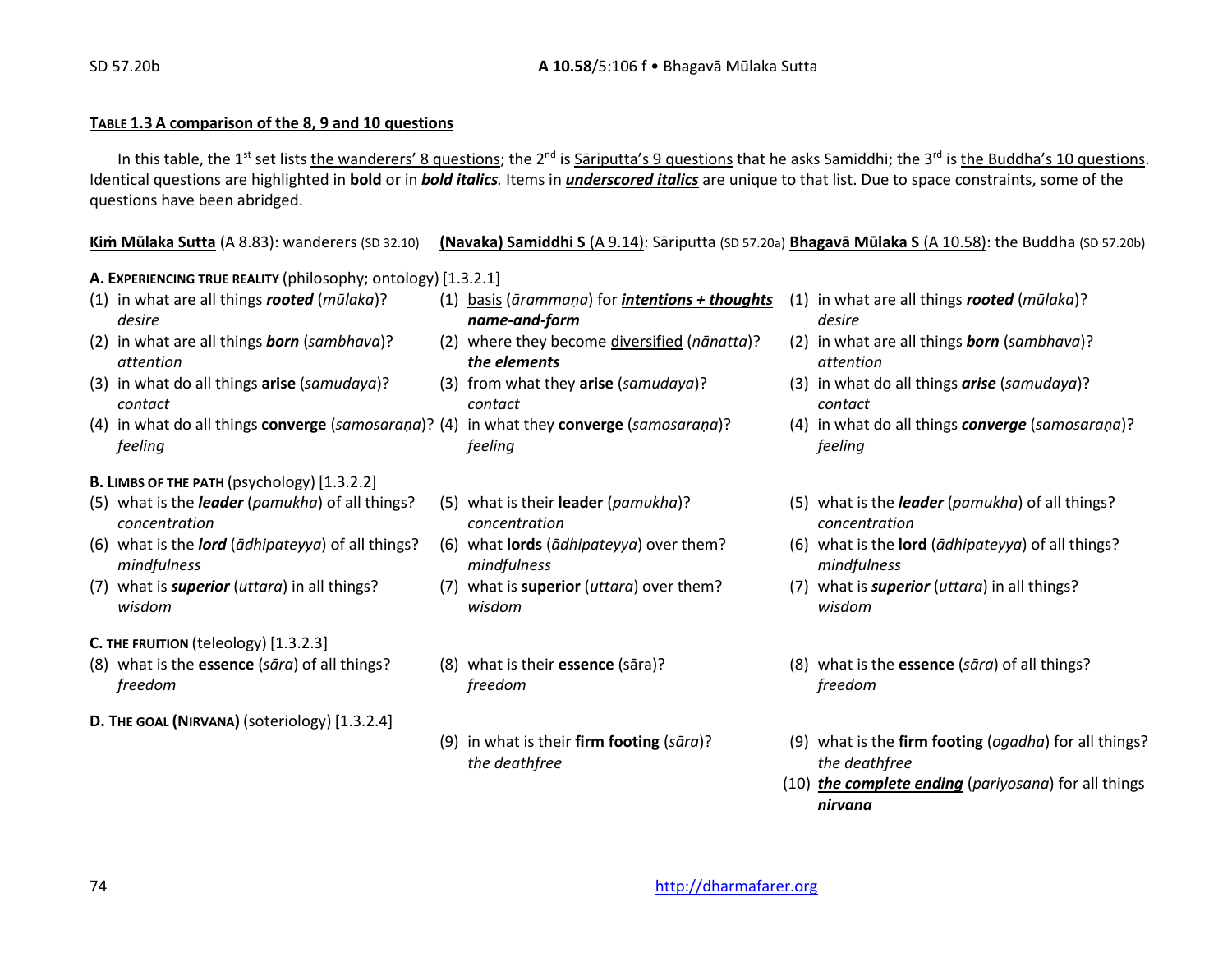"Name" (the mind) and "form" (what the mind experiences) occur as **contact** (*phassa*), sense-experience, explained as perception in the Madhu, pindika Sutta (M 18) [1.2.1.2]. From contact or sense-experience, there is **feeling**, and so on [1.2.2].

**1.3.2.2** (B) PSYCHOLOGY. In terms of the 4 noble truths, Part A (the 1<sup>st</sup> 4 questions of the 3 Suttas) represents the 1<sup>st</sup> two truths: suffering ("all things," *sabba*) and its arising through craving ("desire," *chanda*). This is **the meaning of life**, demonstrated in the process of dependent arising, beginning with ignorance (the other side of craving = desire), and ending with suffering ("all things").

Based on this understanding, we can now see how Part B—concentration, mindfulness and wisdom —work as **the purpose of life**. The answer to question 5 is that **concentration** (*samādhi*) is the "leader" (*pamukha*) of "all things" and "the mind." Concentration calms and clears the mind so that it is led away from greed, hate and delusion.

**Mindfulness** (*sati*) is our tool for mastering of body (the 4 elements), feelings, the mind and the realities that we experience, understanding which frees us from suffering; thus mindfulness, as a faculty (*indriya*), "lords" over the mind, balancing it between faith and wisdom, effort and concentration, so that the mind moves on an even keel like a safe boat over choppy waters into the safe harbour that is nirvana.

**Wisdom** frees us from the 3 unwholesome roots of greed, hate and delusion, freeing us from suffering. In this sense, it is always "superior" (*uttara*) to all things. With wisdom, we see all things for what they really are—impermanent, suffering and nonself—and so free ourself from being burdened by them on account of ignorance and craving. All this has to do with our mind-training; this is the essence of early Buddhist psychology.

**1.3.2.3** (C) TELEOLOGY. **Teleology**, in the early Buddhist sense, refers to the purposes and ends of learning and practising the Dharma. A preliminary part of this vital stage in our Dharma life is (or should) already present in terms of moral virtue and mental cultivation (as mentioned in the preceding section). The 7th question is that of the "essence" (*sāra*) of "all things" and of "intentions and thinking." *Sāra* also translates as "core," as in the heartwood or hardwood of a tree-trunk that is useful in many ways.

The purpose of Dharma-training is famously declared by the Buddha to be that of gaining the "taste of the Dharma" (*dhamma,rasa*), that is, **the taste of freedom**, *vimutti,rasa.*<sup>7</sup> The Dharma may be seen as the 3 trainings. The training in moral virtue frees us from the burden of karmic suffering and festering guilt over bad done and good undone. This joy of **moral freedom** is a fertile ground for mental cultivation, which, in turn, frees us from wrong views, unwholesome tendencies, and promotes right views, wholesome habits: this promotes the joy and radiance of **mental freedom**.

The combined goodness of both moral virtue and mental cultivation is the rise of insight wisdom, which is the clear vision of true reality: this is **the spiritual wisdom** that brings us to the path of awakening as streamwinners, once-returners and non-returners. We are the true "learners" (*sekha*) of the path heading for awakening.

1.3.2.4 (D) SOTERIOLOGY. This 4<sup>th</sup> part—referring to the path and goal of awakening—is missing from the speculative views and philosophies of the wanderers, who are themselves unawakened. They do not even know what question to ask here. Sāriputta asks the 9th and last question: **Where does the mind find a truly** *firm footing***?** (paraphrased). The Buddha asks the same question in a different way: **What is**  *the firm footing* **for "all things"?**

<sup>7</sup> **Pahārāda S** (A 8.19,16) + SD 45.18 (2.6).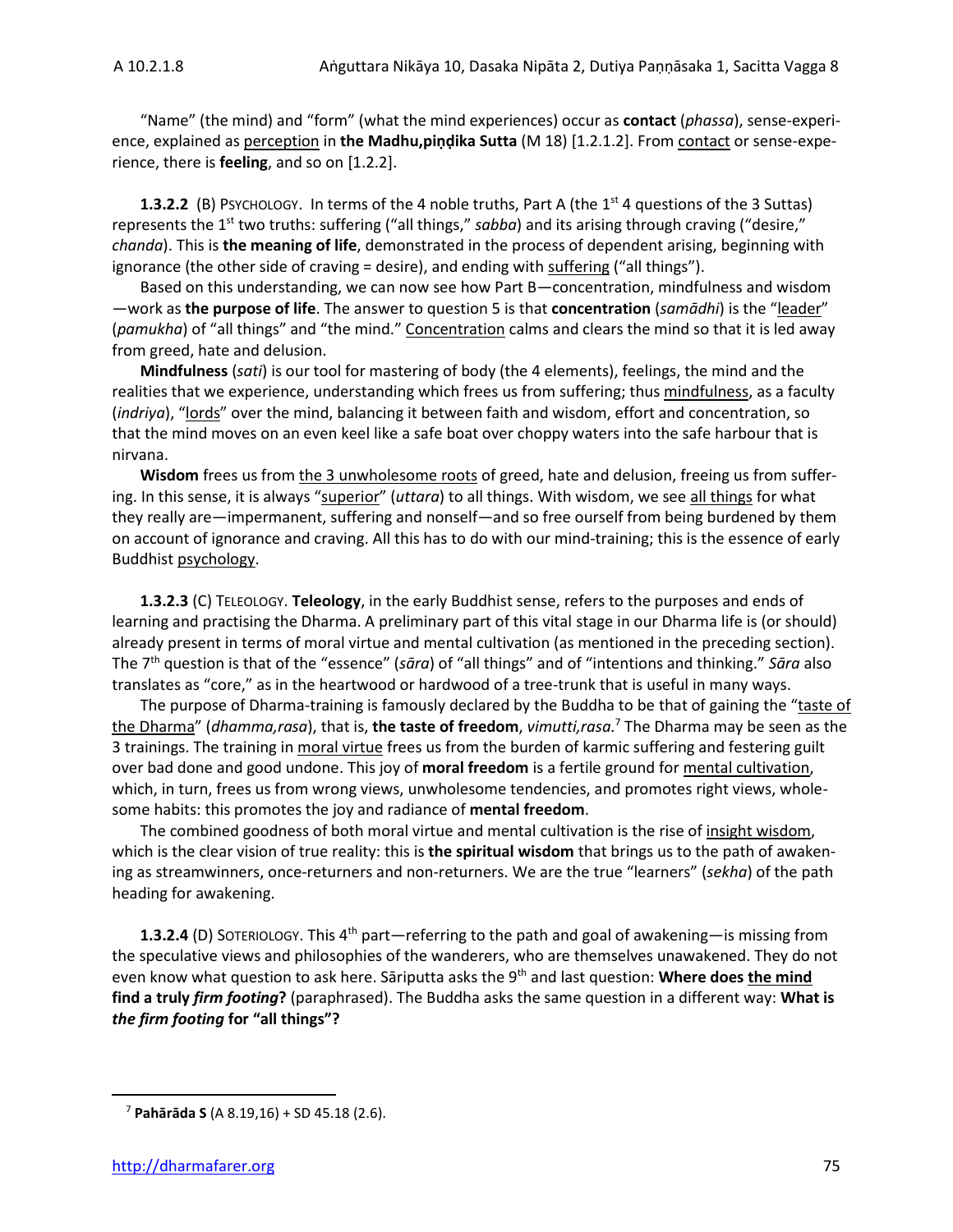The interesting term "**firm footing**" (*o-gadha*) 8 comes from *ava* ("downwards"; *ava-* is shortened to *o-*) + *gādha,* from √GĀH, to plunge), referring to "a firm footing in water, firm ground (above water); a ford." Metaphorically, it refers to a shallow spot in a river or stream where one can safely cross over. It also refers to any kind of shallow sandbank underwater on which one can stand safely above the water.

In a set of 7 famous parables of shipwreck victims in **the Udakûpama Sutta** (A 7.15), the 6th, a survivor, is said to be one "who, having emerged, gains firm ground (*paṭigadha-p,patta*)." <sup>9</sup> The prefix *paṭi-* (counter to, opposite) + *gadha* (same as *gādha* here), is a synonym of *ogadha;* but it refers to a non-returner, someone on the path (like the streamwinner and the once-returner), but not yet an arhat.

In a negative samsaric sense, "footing" can refer to any of **the 9** "**abodes of being**" (*satta satt'āvāsa*), that is,

(1) beings different in body and perception (the sense-world beings),

(2) those different in body but same in perception (the  $1<sup>st</sup>$ -dhyana realm brahmas),

(3) those same in body but different in perception (the  $2^{nd}$ -dhyana realm beings, such as Ābhassara),

(4) those same in body and perception (the 3<sup>rd</sup>-dhyana realm beings, such as Subha,kiṇha),

(5) the  $4<sup>th</sup>$ -dhyana realm brahmas;

(6-9) the 4 formless-dhyana realm brahmas.<sup>10</sup>

Note that the pure abodes of the non-returners are not listed here because they are not samsaric realms but simply temporary "camping ground" (*khandha,vara-ṭ,thāna*) for the Buddha after his awakening, and for non-returners before attaining arhathood.<sup>11</sup> In other words, consciousness finds no footing there in terms of samsaric rebirth.

**1.3.2.5** In this closing section, we will examine the last 2 of the Buddha's 10 questions: why is nirvana mentioned twice? Question 9 occurs in 2 ways: In what is the firm footing of **the mind**? What is the firm footing for **all things**? These questions ask the same thing, as we have noted about the overlapping senses of the key terms in **bold** [1.3.2.1]. The "firm footing" refers to that safe spot, the sandbank, the ford, the dry shore in the samsaric waters. The answer: **the deathfree** (*amata*), which refers to nirvana, where there is neither birth nor death, where samsara ends. The full answer is, in fact, "the firm footing in the deathfree" (*amat'ogadha*), a well known term found in many places in the Pali canon.<sup>12</sup> A similar term is *nibbān'ogadha,* "the deathfree that is nirvana."<sup>13</sup>

The answer to question 9, "the deathfree" nirvana refers to the  $1<sup>st</sup>$  of 2 kinds of nirvana, the one that an arhat attains upon awakening. This is called the "the nirvana-element with residue" (*sa,upādi,sesa nibbana,dhātu*). The "residue" is the 5 aggregates (without clinging)—the body, that is, the 5 senses (form) and mind (feeling, perception, formations, and consciousness) continue to function without creating new karma. Upon dying, the arhat is thus not reborn any more. This is the  $2^{nd}$  kind of nirvana, which is the answer to question 10.

This 2nd kind of nirvana is also known as the "unestablished consciousness," as mentioned in **the Godhika Sutta** (S 4.23), in reference to the final nirvana of the monk Godhika. <sup>14</sup> In the closing of **the Kevaḍ-**

<sup>&</sup>lt;sup>8</sup> Its sense overlaps with *ogādha* (UA 2:343,15-24), meaning, "plunging into, immersion." See DP: ogadha<sup>1</sup>; ogadha<sup>2</sup>; ogādha<sup>1</sup>, ogādha<sup>2</sup>.

 $9$  A 7.15,8/4:12 = Pug 7.1/72,10 (SD 28.6); SD 8.6 (15.2.5.2).

<sup>10</sup> On 9 *satt'āvāsa,* see **(Navaka) Satt'āvāsa S** (A 9.24), SD 57.18; SD 23.14 (3), esp Table 3.

<sup>11</sup> See SD 23.14 (3.2.5).

<sup>12</sup> On *amat'ogadha*: M 2:196 = Sn 365; S 5:41,4, 54,28, 5:220,25 f, 232,21 f; A 5:107,10; Dh 411; Tha 168, 179; Vv 576; MA 3:439,15; ItA 1:112,11.

<sup>13</sup> On *nibbān'ogadha*: M 1:304,21; S 3:189, 5:218; A 2:26,11\*; It 28,16\*, 29; Vbh 426.

<sup>14</sup> S 4.23/1:122 (SD 61.16). See also SD 234.14 (4).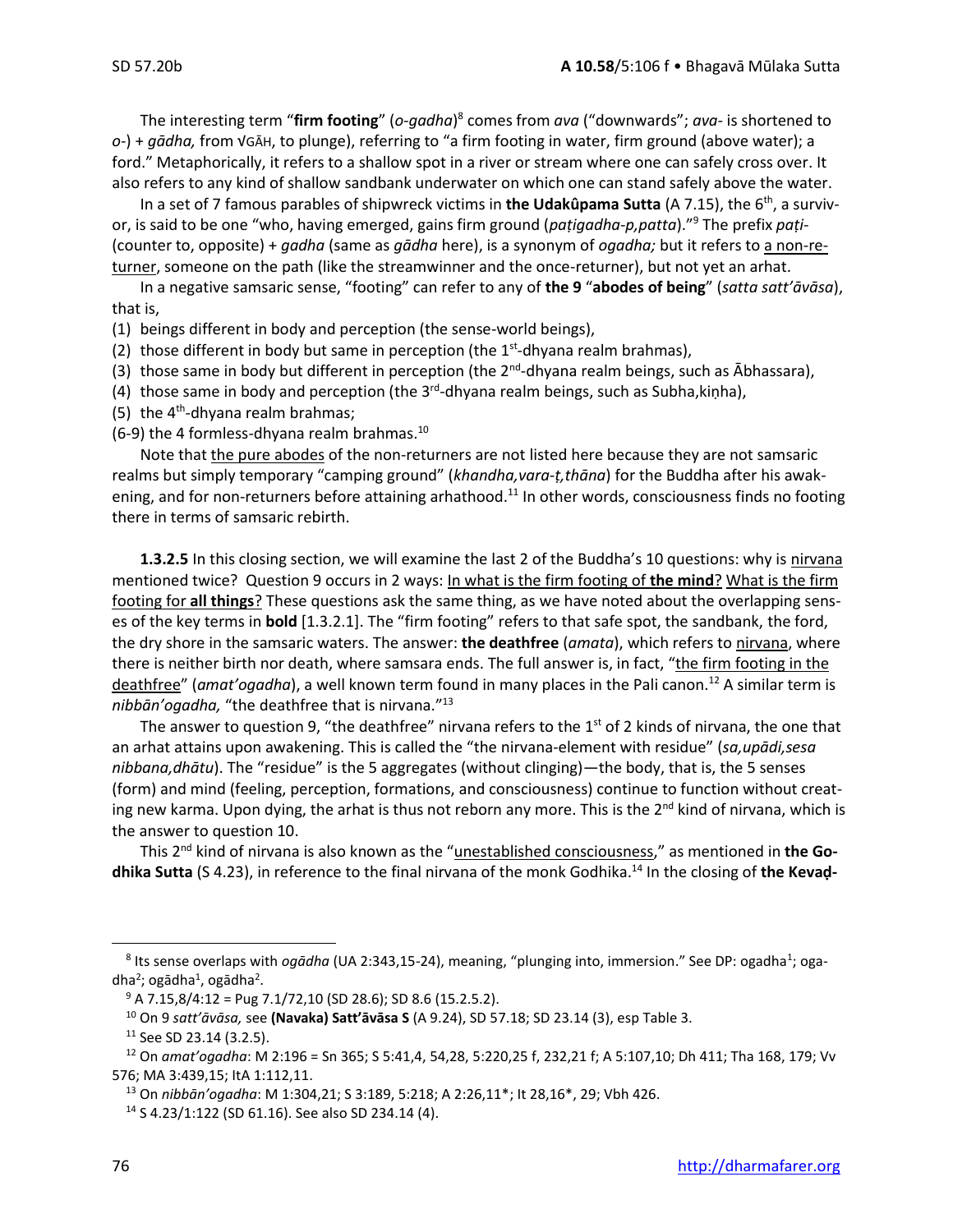**ḍha Sutta** (D 11), the Buddha points out that this is what happens to the consciousness of a dead arhat: it is "unestablished" (*na gādhati*): 15

**The consciousness** without attribute [non-manifesting],<sup>16</sup> without end, radiant all around<sup>17</sup>—

It is here that earth, water, fire and wind find no footing; here, long and short, small and great, fair and foul; here, name and form cease without a trace: with consciousness' cessation this stops here."<sup>18</sup> (D 11,85.4/1:223), SD 1.7

#### **2** Related suttas

#### **2.1 Pali suttas**

The following suttas are closely connected with **the Bhagavā Mūḷaka Sutta** (A 10.58), SD 57.20b, which are extended versions and close parallels of these 2 titles:

#### **(Aṭṭhaka) Mūlaka Sutta** (A 8.83/4:338 f), SD 32.10

It has 8 questions concerning "all things" (*sabbe dhammā*), but A 10.58 has 2 additional items. **(Navaka) Samiddhi Sutta** (A 9.14/4:385 f), SD 57.20a

It has 9 questions in terms of "intentions and thoughts" (*saṅkappa,vitakka*), instead of "all things" (*sabbe dhammā*). 19

#### **2.2 Chinese parallel**

**The Bhagavā Mūlaka Sutta** (A 10.58) has a Chinese parallel in **MĀ 113**, <sup>20</sup> 諸法本經 *zhū fǎ běn jīng*, the discourse of the roots of all things, which says thus:

<sup>&</sup>lt;sup>15</sup> On the unestablished consciousness, see SD 23.14 (4).

<sup>16</sup> "Without attribute [signless]," *anidassana,* "invisible." Ñāṇananda renders it as "non-manifesting" (*Concept and Reality in Early Buddhist Thought,* Kandy: Buddhist Publication Society, 1971:59). See Bodhi's important n at M:ÑB 1249 n513. See also Thanissaro's nn: <http://www.accesstoinsight.org/tipitaka/dn/dn.11.0.than.html> & [http://www.accesstoinsight.org/tipitaka/mn/mn.049.than.html.](http://www.accesstoinsight.org/tipitaka/mn/mn.049.than.html) 

<sup>17</sup> "Radiant all around," *sabbato,pabhaṁ,* where *pabhaṁ,* vl *pahaṁ.* Ñāṇamoli, in his Majjhima tr, takes *pabhaṁ* to be the negative present participle of *pabhavati* ("to be able")*—apabhaṁ—*the negative-prefix *a* elided in conjunction with *sabbato:* "The sense can be paraphrased freely by 'not predicating being in relation to "all,"' or 'not assuming of "all" that it is or is not in an absolute sense'" (M:ÑB 1249 n513). But, argues Bodhi. "if we take *pabhaṁ* as 'luminous,' which seems better justified, the [Majjhima] verse links up with the idea of the mind as being intrinsically luminous [A 1:10]" (id). See D:W 557 n241. Cf A 1.10 (SD 8.3) where the mind is said to by nature radiant (*pabhassara*) & A 2:139 where the light of wisdom (*paññā,pabha*) is called the best of lights. See Bodhi's important n at M:ÑB 1249 n513. See also Sue Hamilton, *Identity and Experience,* 1996:100 f. On the radiant mind, see also SD 54.2a (4.3.3).

<sup>18</sup> The Buddha makes a similar statement by way of an inspired utterance (*udāna*) on the parinirvana of **Bāhiya Dāru,cīriya** (U 1.10): "Where water, earth, fire and wind find no footing, | There neither brightness burns nor sun shines | There neither moon gleams nor darkness reigns. | When a sage, a brahmin, through wisdom has known this by himself. | Then, he is freed from form and formless, from joy and pain." (U 1.10/9,4-8), SD 33.7. A similar verse is found at **S 1.27**/1:15,18\*, SD 50.13(2), and a similar teaching is given by Mahā Cunda to Channa (S 35.87/- 4:59), SD 11.12. The brahma Ghāṭikāra says something similar (S 1.50/1:35,19\* = 2.24/2:60,17\*). On this verse [D 11,85], see D:W 557 n242 & **Mahā Parinibbāna S**, SD 9 (9.8.6). For further modern comy, see also SD 54.2b (2.2.2).

<sup>19</sup> See SD 96.2 (1.2.2).

<sup>20</sup> The full ref is **MĀ 113** (T1.602c1-603a.02).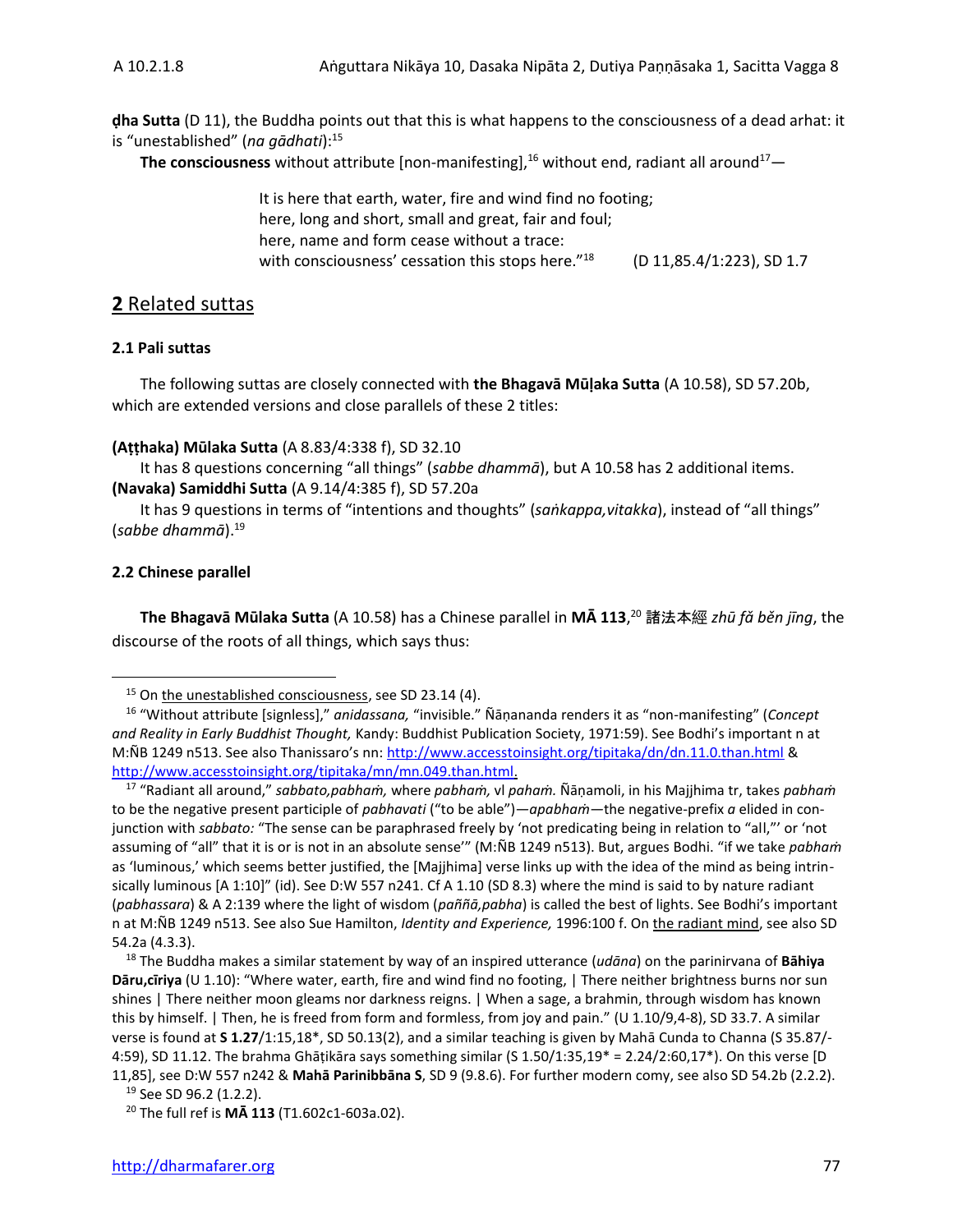#### **T1.602c1-16**:

|     | (1) 欲爲諸法本  | yù wéi zhū fǎ běn         |
|-----|------------|---------------------------|
| (2) | 更樂爲諸法和     | gèng lè wéi zhū fǎ hé     |
|     | (3) 覺爲諸法來  | jué wéi zhū fǎ lái        |
|     | (4) 思想爲諸法有 | sī xiǎng wéi zhū fǎ yǒu   |
|     | (5) 念爲諸法上主 | niàn wéi zhū fǎ shàng zhǔ |
|     | (6) 定爲諸法前  | dìng wéi zhū fǎ gián      |
|     | (7) 慧爲諸法上  | huì wéi zhū fǎ shàng      |
|     | (8) 解脱爲諸法眞 | jiě tuō wéi zhū fǎ zhēn   |
|     | (9) 涅槃爲諸法訖 | nièpán wéi zhū fǎ qì      |

desire is the root of all things; greater happiness is the convergence of all things; all things arise from feelings; all things born from thoughts; mindfulness is the supreme master of all things; concentration comes before all things; wisdom is foremost of all things; freedom is the essence of all things; nirvana is the end of all things.

However, MĀ 113, then, continues with a passage (T1.602c17-29) from the next sutta in the same Sacitta Vagga, **the (Dasaka) Pabbajjā Sutta** (A 10.59), which closes by assuring the monk of either arhathood or non-returning; but MĀ 113 then, in effect, states that the monk will surely gain arhathood:

#### T1.602c28-29:

是謂比丘斷愛除結。正知正觀諸法已。便得苦邊。

*Shì wèi bǐqiū duàn ài chú jié. Zhèng zhī zhèng guān zhū fǎ yǐ. Biàn dé kǔ biān.* It is said that a monk who has cut off craving gets rid of the fetters; having rightly known and rightly seen all things, comes to suffering's end.

The Chinese parallel, thus, conflates the 2 suttas (A 10.58+59).

### **Bhagavā Mūlaka Sutta** The "Rooted in the Blessed One" Discourse A 10.58

 $-$ 

At Sāvatthī.

**1** "If, bhikshus, wanderers of other sects were to ask you thus:

| (1) In what are all things [states] rooted, avuso? | kim mūlakā, āvuso, | sabbe dhammā,    |
|----------------------------------------------------|--------------------|------------------|
| (2) In what are all things born [produced]?        | kim sambhavā       | sabbe dhammā,    |
| (3) In what do all things arise?                   | kim samudayā       | sabbe dhammā,    |
| (4) In what do all things converge?                | kim samosaranā     | sabbe dhammā,    |
| (5) What is the leader of all things?              | kim pamukhā        | sabbe dhammā,    |
| (6) What is the (supreme) lord of all things?      | kim adhipateyyā    | sabbe dhammā,    |
| (7) What is superior in all things?                | kim uttarā         | sabbe dhammā,    |
| (8) What is the essence of all things?             | kim sārā           | sabbe dhammā,    |
| (9) What is the firm footing for all things?       | kim ogadhā         | sabbe dhammā,    |
| (10) What is the complete ending for all things?   | kim pariyosānā     | sabbe dhammâ ti, |

When asked thus, bhikshus, by the wanderers of other sects, how should you answer?"